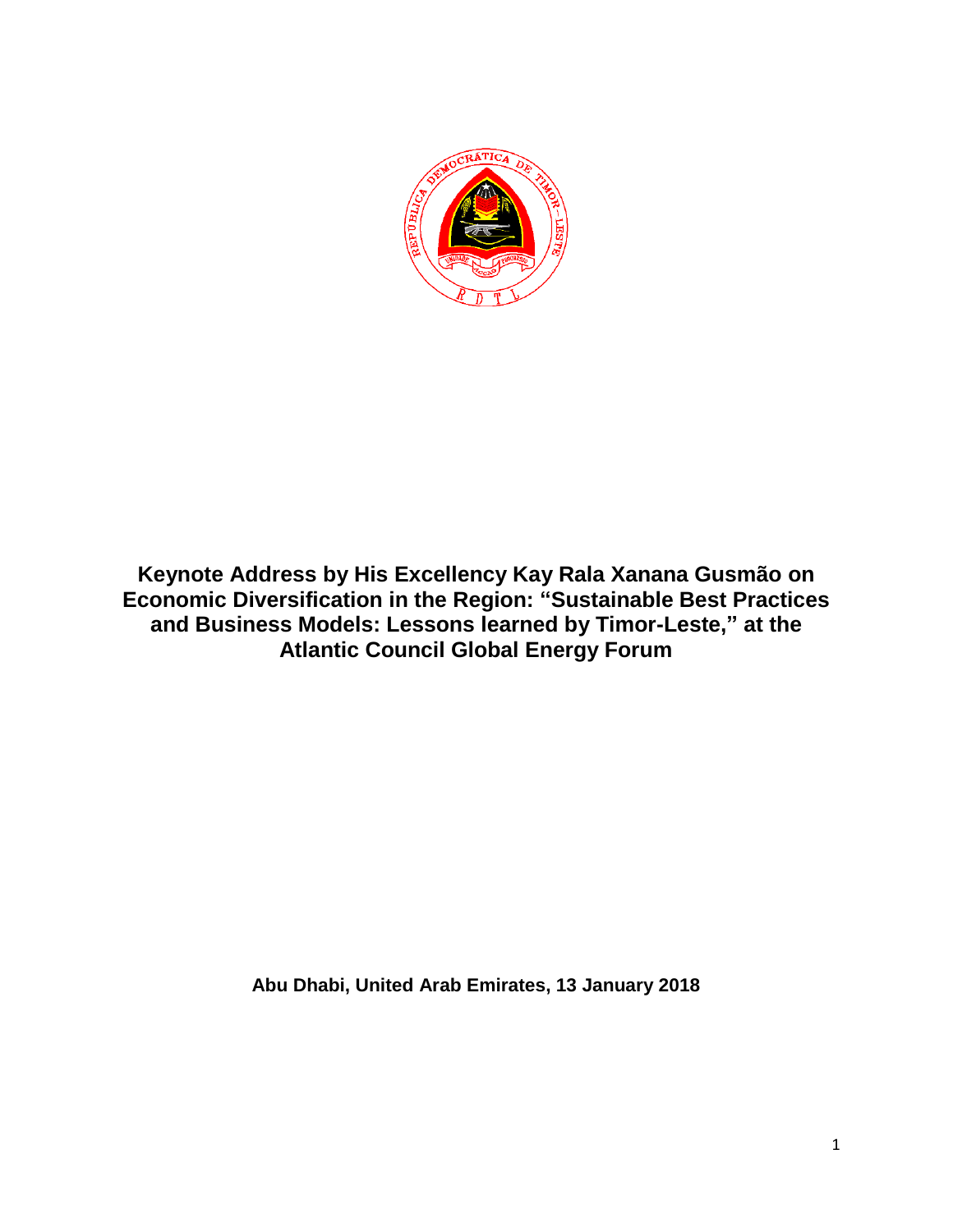Good morning.

Excellencies, ladies and gentleman.

It is a great pleasure to be here in Abu Dhabi, to tell the story of our nation, and discuss ways that resource rich countries can diversify their economies.

It is inspiring to have this discussion in Abu Dhabi – a place that has been so transformed - cleverly using the resources blessed upon it, to build a thriving and beautiful city out of the desert.

This discussion comes at a critical moment, when countries around the world are struggling to meet the challenges of modernity – providing for a young and booming population and creating robust and sustainable economies.

This is especially challenging for countries blessed with energy riches, who are seeking to escape the "resources curse," and building the bridge from petroleum to prosperity.

I know this issue is hotly discussed in the Middle East. But let me assure you, it is an issue that resonates around the globe. It is in fact an existential challenge for Asia's youngest country and young democracy, Timor-Leste.

Timor-Leste is a small half-island nation that sits between two regional giants.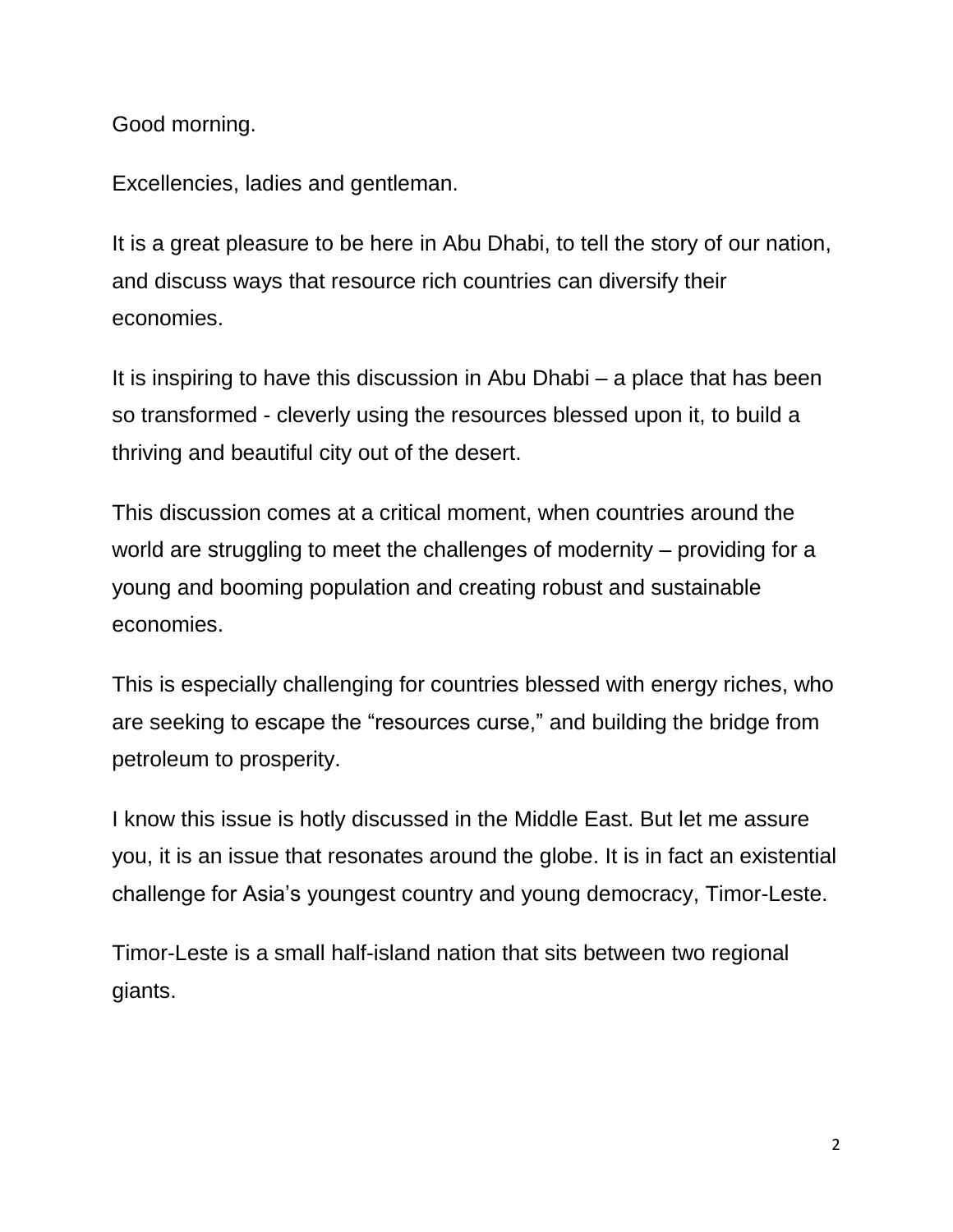We are situated within the world's largest archipelago, Indonesia. With its wealth of natural resources and over a quarter of a billion people – including the world's largest Muslim population – Indonesia is fast becoming one of the world's great economies.

And to our south we have Australia, with its mature and modern economy. While Australia was built on the back of its natural resources, it has already successfully diversified with a large and highly skilled service sector.

And so, while Timor-Leste is fortunate to be located in East Asia, one of the most dynamic regions on the planet, we must learn how to make the most of this opportunity and create a strong economic foundation for our future.

The Timorese people have had a difficult past – they endured 500 years of Portuguese colonisation, followed by 24 years of brutal foreign occupation. After a long and bloody resistance, Timor-Leste regained its independence in 2002 – but independence came at a high price.

Like most post-conflict countries, our early years of independence were difficult. It took time to pick ourselves up, and focus on creating peace and building an effective state.

But we are resilient. And we slowly began to establish an open economy and a vibrant democracy.

Timor-Leste is now considered a leader among post-conflict and developing countries through our leadership of an organization called g7+ a group of 20 countries from the Caribbean to the Middle East, from Africa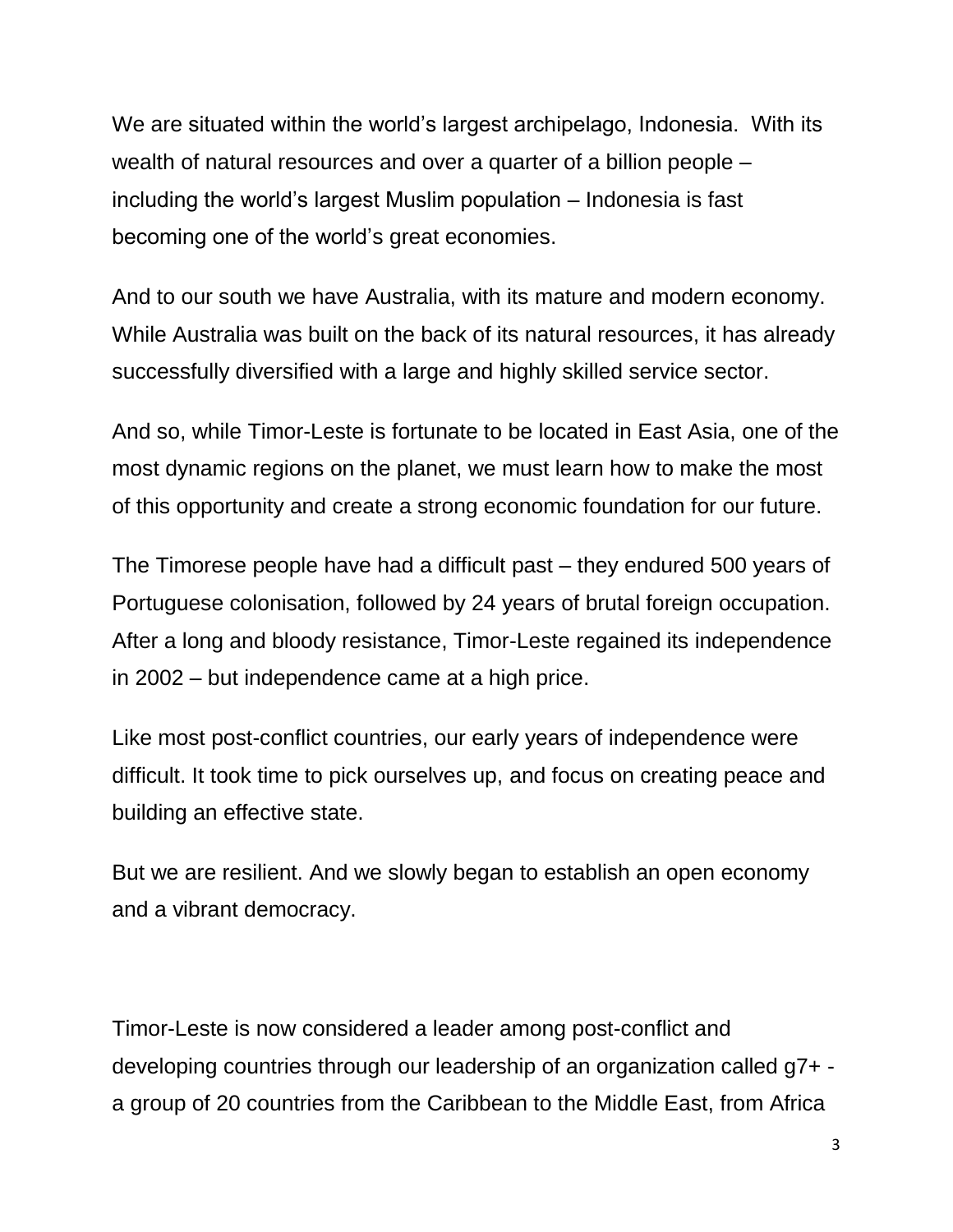to the Pacific – who aim to help each other build strong States, fundamental to peace and development.

While our people are still poor, Timor-Leste is relatively rich in natural resources, including oil and gas reserves both in our seas and on our shores. It is this wealth that we must use to develop our country.

A priority for the first government of Timor-Leste, following our independence, was to create institutions that would earn our people's trust.

One of our best decisions was to establish a sovereign wealth fund. The mandate of our Petroleum fund is to manage our energy resources transparently and sustainably, for the benefit of all citizens and future generations.

Based on Norway's model, every dollar from our petroleum resources goes into the fund which has grown from its opening balance of \$205 million in 2005 to over \$16 billion today, this is after already spending more than \$10 billion in our annual budgets.

Timor-Leste is committed to openness and the good governance of this fund and were proud to be the first nation in the Asia Pacific region to become compliant with the Extractive Industries Transparency Initiative.

We invest 60% in bonds and 40% in equities – and this has generated more than 4 billion dollars in returns.

It is these funds that allow us to build our basic infrastructure, schools and hospitals, and provide other services.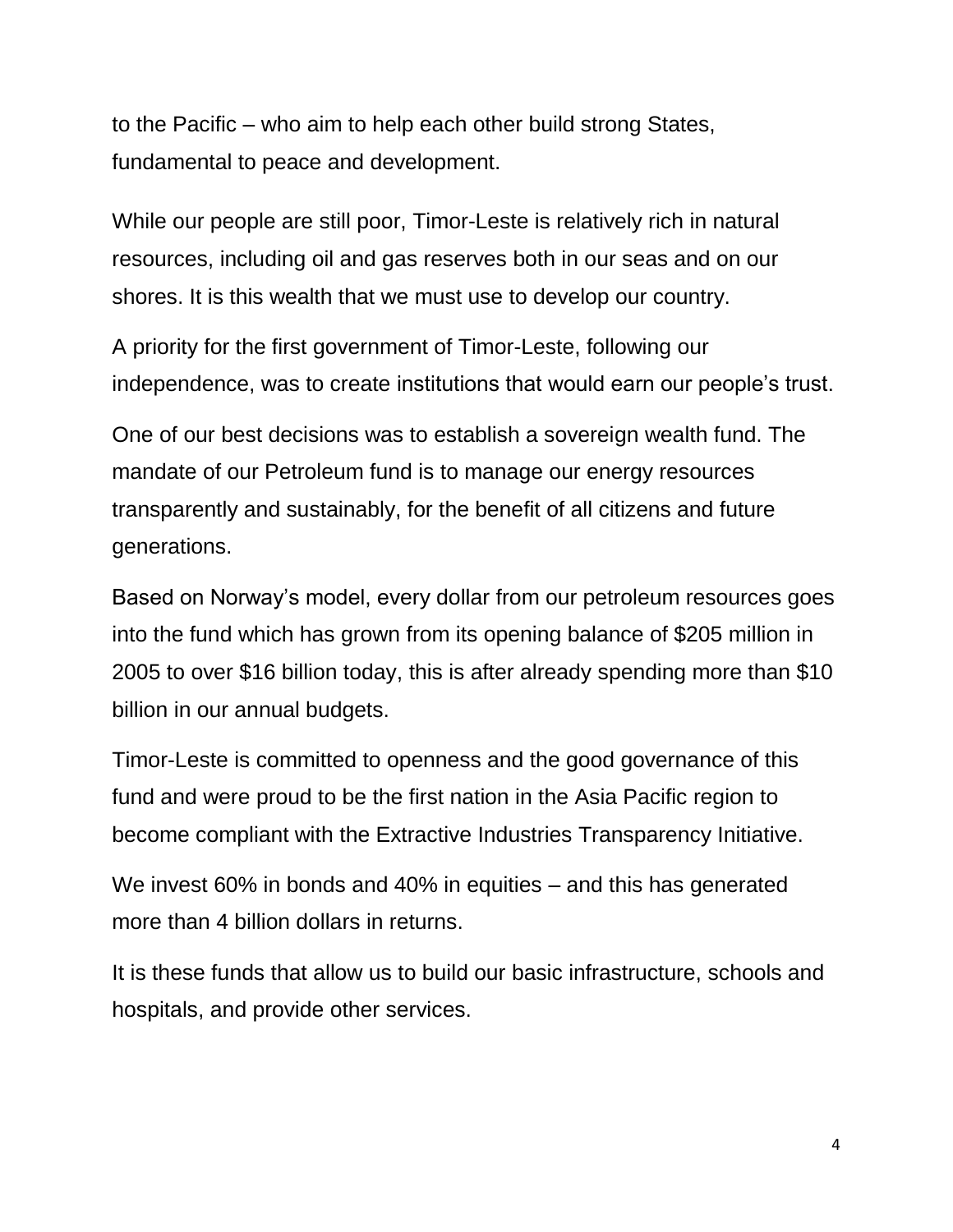Timor-Leste is now fortunate that we will soon be unlocking the potential of one of our largest - and yet untapped - gas fields, known as Greater Sunrise.

We are able to do this due to an agreement with our neighbor - Australia through the first ever Conciliation Commission – initiated by Timor-Leste under the United Nations Convention of the Law of the Sea.

Through the Conciliation Commission, we have been able to reach a landmark agreement on a treaty for maritime boundaries between our two nations, and a pathway for the development of Greater Sunrise.

In a world where maritime boundary disputes are causing rising tensions and global uncertainty, we have proven that the Conciliation Commission provisions of the United Nations, can be a vehicle for the peaceful and cooperative resolution of even seemingly intractable disputes.

Now, exploitation of the Greater Sunrise field will be able to fuel the economic and social development of our almost 16 year old country.

Ladies and gentlemen,

As one of the world's newest nations, we have been able to learn from the successes and failures of others. We are very aware of the pitfalls from over-reliance.

With those challenges in mind, in 2010, we started to prepare a **20-year**  Strategic Development Plan, which was approved by the National Parliament in 2011.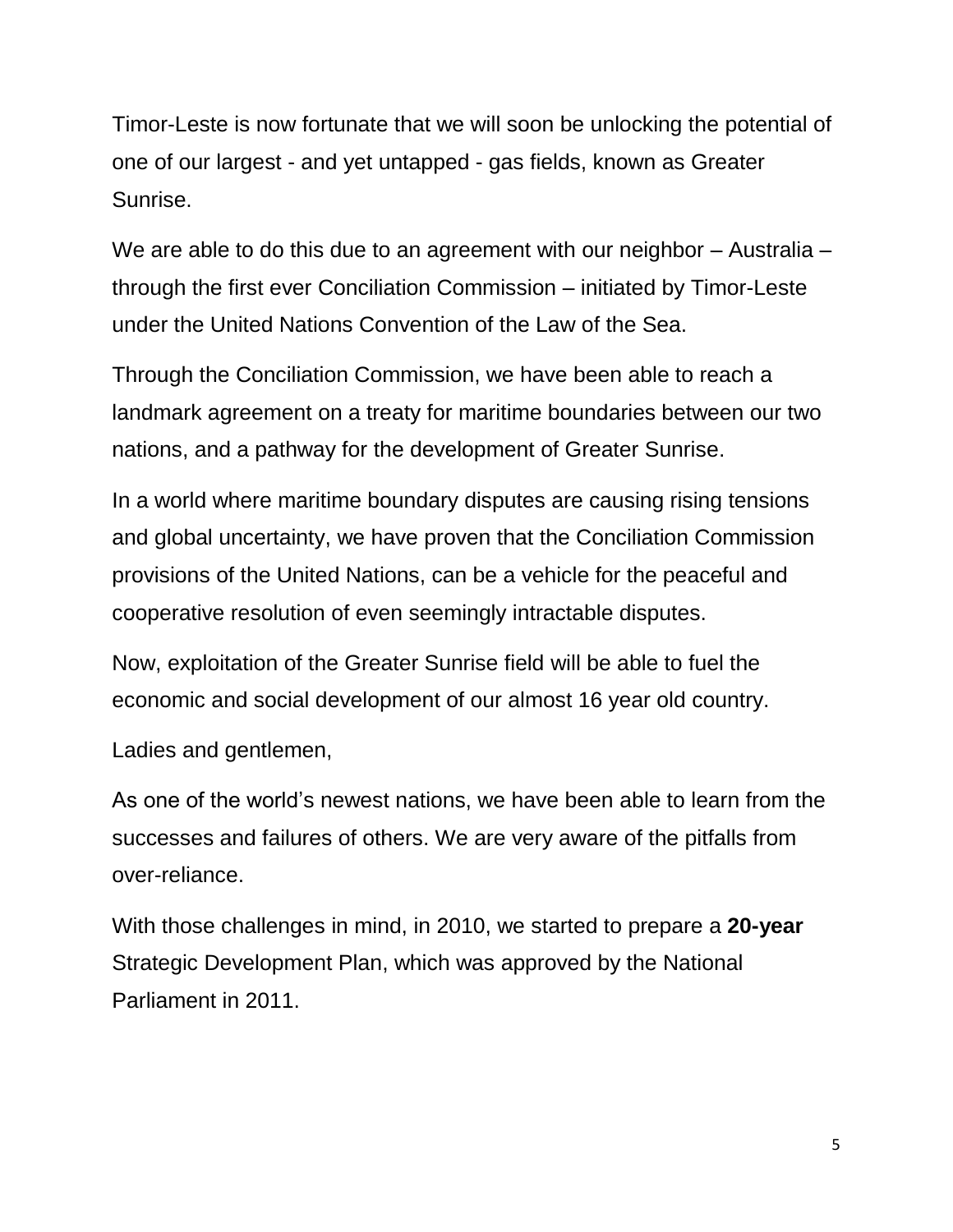This plans sets out our vision for a stable democracy, with a robust and diversified economy, public services and strong State institutions, and a prosperous society that provides jobs for our people.

It covers three key areas – social capital, economic development and infrastructure development.

Investments in social capital aim to build a healthy and educated society to address the social needs of our people.

Investments in economic development will help Timor-Leste achieve a prosperous, modern economy and, most importantly, jobs.

We now have a comprehensive infrastructure plan for building ports, roads, water and sanitation and airports, as well as the transformation of our south coast into a regional petroleum hub.

The development of our petroleum hub is called the Tasi Mane project, named after the strong 'male sea' on the shores of Timor's South Coast. The Tasi Mane project will see the development of:

- an open access marine facility and a Liquefied Natural Gas Plant
- a pipeline to our shores
- an Oil Refinery and Petrochemical industry
- an industry supply base; and
- a 160km highway linking the three clusters
- And finally, the upstream facility and operation if it is necessary.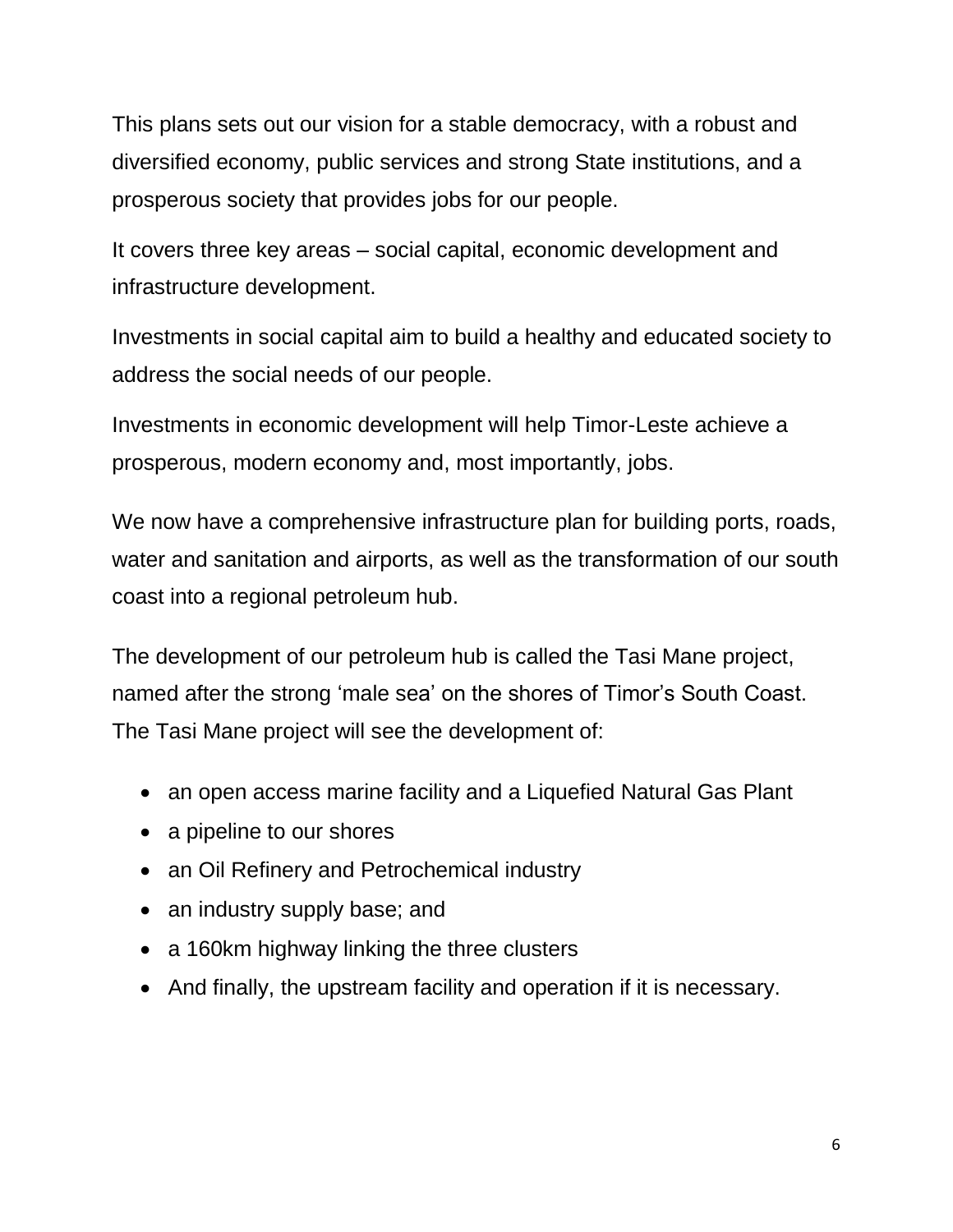Together, these projects will leverage Timor-Leste's petroleum resources for the long- term benefit of our people. It will provide the foundation for our country to diversify our economy by building other strategic industry sectors, including agriculture, manufacturing, forestry, fisheries and tourism.

Tourism is another strategic industry that we have set as a priority. Besides the tropical beauty of its mountains, Timor-Leste has great potential for niche tourism markets such as scuba diving, cultural and historical tourism. We hope to drive growth in visitor numbers in the future - hopefully from the Middle East!

Ladies and gentlemen,

Timor-Leste has plans for the development of our country through a diversified and sustainable economy.

However, we know that our small island nation does not exist in isolation.

With the benefit of learning from other countries, and through partnerships within our region and around the world, Timor-Leste has been able to build a sustainable development strategy.

I believe we are well placed to avoid the perils of plenty, and become a prosperous nation with a bright future.

Timor-Leste hopes to be a good reference for other countries with the same conditions and challenges – but to ensure our example is a positive one, we look to your partnership now at a critical moment.